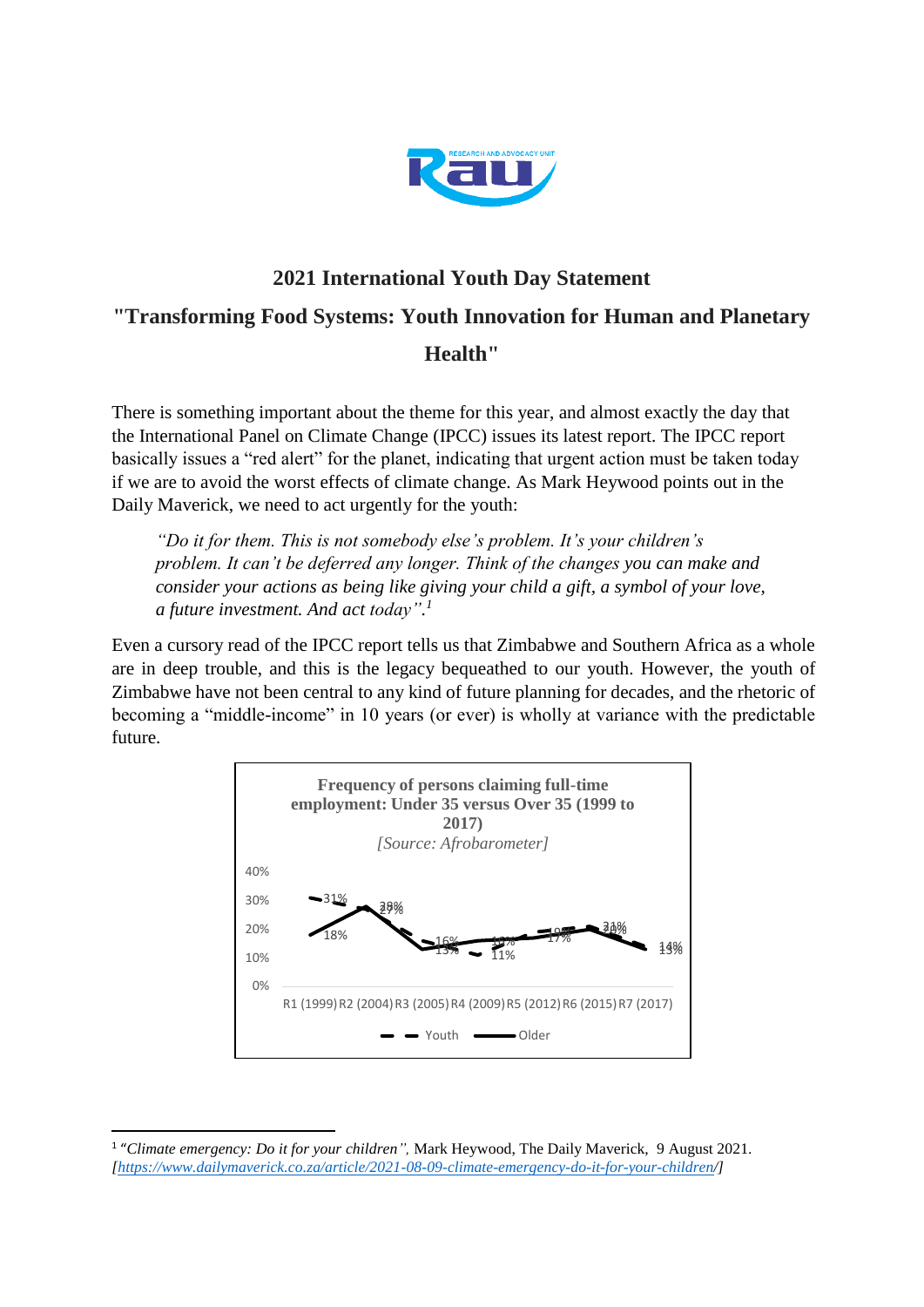The young, those under 35 years are now two-thirds nearly of the entire population, but, as can be seen from the Figure above, only miniscule numbers have any formal employment. Contrary to the views of the Census, that claims only 6.6% of the 69.5% economically active population, most Zimbabweans do not see themselves as employed. Actually, and this applies to both the young and the older, most – more than 80% - see themselves as unemployed: they do not count the informal sector as being employed, not in the sense that they have a paid job that provides a wage or a salary. However, do not miss the fact that the contrast in unemployment between the old and the young is enormously different in numbers: the unemployed are the young!

The trend since 2004 is obvious, all the youth cohorts since 1999 have faced only the prospect of employment in the informal sector, or, if they were lucky, the possibility of migration.

What then does "*transforming food systems*" mean in the context of mass unemployment due to sustained economic decline and the inevitability of the environmental stresses of climate change? How will the drive to a "middle-income economy" both square with the demand for jobs and the necessity for creating a "green economy"? How will the drive for a capitalist economy provide both jobs and protection against climate change?

Actually, the youth are the developmental dividend that can create the kinds of mitigation against a dismal future for all. It was the youth giving China the labour and energy to transform its economy, but it is improbable that Zimbabwe can mimic China or any of the South-East Asian economies. As the IPCC points out, the direction must be urgently away from carbonbased production and a rapid move towards all things green: away from extractive industries; away from carbon-based industries; away from mass (carbon-based) food production; and away from the ideology of "growth" that has been responsible for the disaster we are now facing.

This will require the kind of mind shift that only the young are capable of, and their ability to learn new skills and innovate. It is their future and they must be highly engaged in determining how this will work. None of this is impossible. In fact, it is utterly necessary to involve the young, not to do this can make all the problems of climate change much worse. As a UNICEF and International Institute for Strategic Studies (IISS) report pointed out in 2015, large youth bulges can result in greater instability in countries with *weak governance, low resilience to the impacts of climate change, significant youth cohorts, livelihoods that are vulnerable to environmental change, and fragile underlying security conditions. 2*

The response is clear, and involves considerably more than merely involving the youth in "transforming food systems: it puts youth in the centre of solving problems. As the report recommends, the policies needed must:

- **Tackling disaster risk** in a manner that is sensitive to the political context, especially specific dynamics of conflict or fragility, provides opportunities to reduce long-term disruption to youth education, livelihoods and well-being that can follow from disasters and potentially increase the risk of conflict;
- Forward-looking policies that invest in **education, secure employment opportunities and representation in governance** can avoid further

**.** 

<sup>2</sup> *Climate change, violence and young people: Report for UNICEF,* Institute for Strategic Studies*,* 19 February 2015. *[\[https://resourcecentre.savethechildren.net/library/climate-change-violence-and-young-people-report](https://resourcecentre.savethechildren.net/library/climate-change-violence-and-young-people-report-unicef-uk)[unicef-uk\]](https://resourcecentre.savethechildren.net/library/climate-change-violence-and-young-people-report-unicef-uk)*